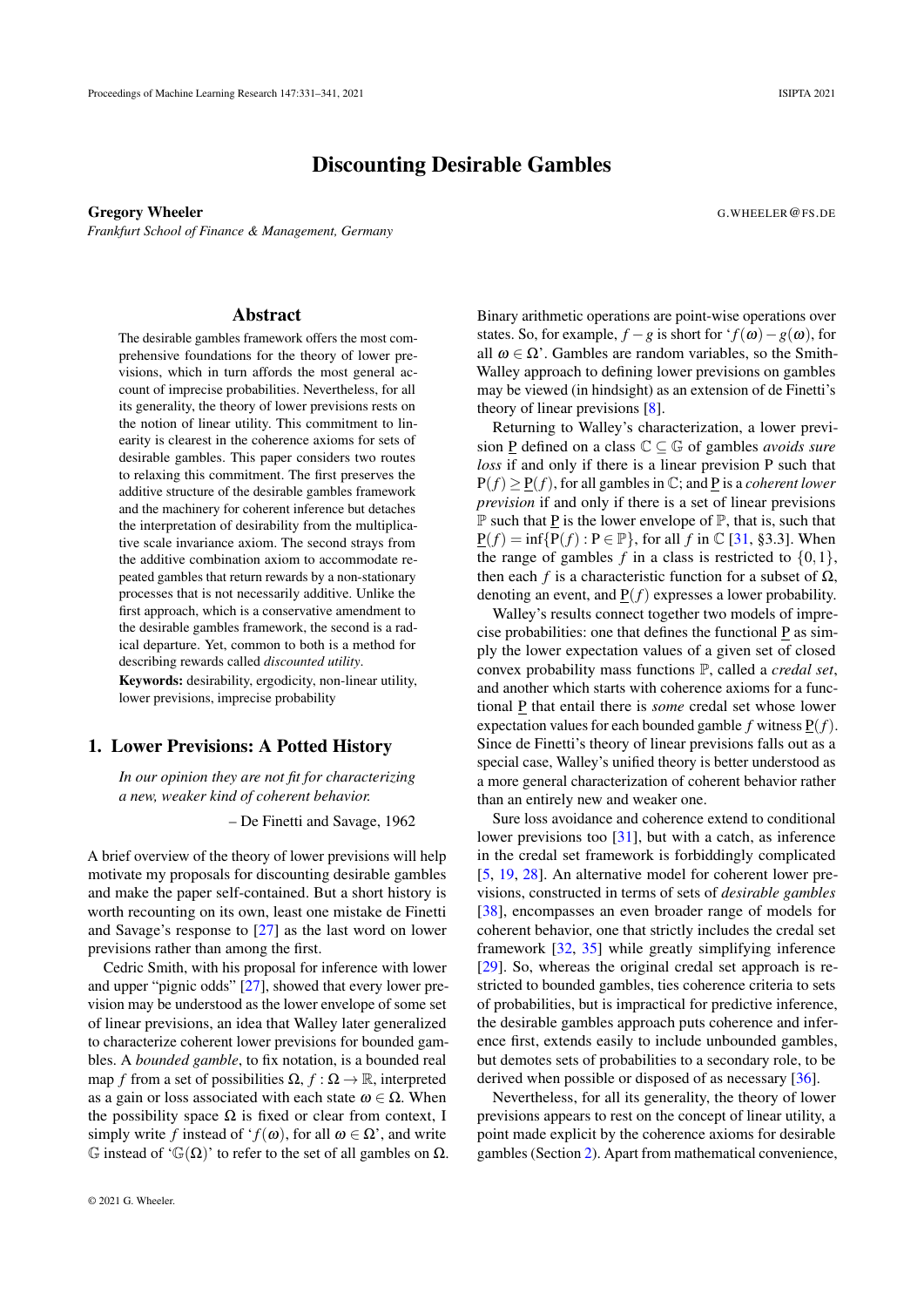which should not be mistaken for a normative principle, the case for linear utility is thin. The principal arguments in favor of linear utility either concede that the marginal value of wealth decreases, by stipulating that linear utility is only warranted when small (but not too small!) stakes are at risk [\[8\]](#page-9-0), or offer no argument but instead simply restate the linearity condition by positing an exogenous probability on which a "currency" of hypothetical lotteries is constructed [\[31,](#page-10-1) §2.2]. Alternatively, some retain the underlying mechanics of de Finetti's coherence criteria but abandon the *normative* commitment to linear utility. The fundamental theorem of "no arbitrage" asset pricing takes this tack, which is simply de Finetti's fundamental theorem of prevision but with discounting [\[3\]](#page-9-3).

A weak case for linear utility and good reasons to favor non-linear utility (Section [3\)](#page-2-0) raise the question of whether sets of desirable gambles can accommodate discounting. This paper introduces two approaches to discounting gambles, and from those two proposals follow two types of answers. The first (Section [4\)](#page-3-0) prioritizes preserving the underlying coherence machinery of the desirable gambles framework and therefore may be viewed as an analog to the adoption of de Finetti's ideas by mathematical finance in the 1970s. The key idea is to preserve the additive structure of desirable gambles but separate the mathematical role non-negative multiplicative scaling plays from the behavioral and normative properties of desirability. For this new task, an adjustable utility scale is introduced to discount gambles. The second approach (Section [6\)](#page-7-0) uses the same discounted utility but drops the additive structure of gambles, which allows for the introduction of non-additive dynamics in sequential gambles. This approach is a departure from the sets of desirable gambles framework, however. For although the additive dynamics assumed by the sets of desirable gambles approach appear as a special case, a type of lower expectation appears in this setting involving uncertainty over the type of dynamics rather than from uncertainty over state-dependent outcomes. However, the same adjustable discounted utility is used in both accounts, which includes linear utility as a special case.

The notion that desire satisfaction is concave rather than linear is as old as the concept of utility itself [\[1\]](#page-9-4). The aim of this paper instead is to introduce discounted utility in a form that is compatible with the theory of lower previsions, thus extending its reach while preserving its practical advantages, but to also show how the notion of discounted utility can be used to investigate imprecision that can arise from uncertain dynamics.

### <span id="page-1-0"></span>2. Desirable Gambles and Linear Utility

I mentioned in the introduction that the credal set approach formulates coherence axioms for a lower prevision functional  $\underline{P}$  on a domain of bounded gambles. The desirable

gambles framework, by contrast, consists of axioms for constructing a coherent set  $\mathbb{D} \subset \mathbb{G}$  of bounded gambles directly from an initial, possibly empty, collection of gambles. For instance, a decision maker might be disposed to accept a finite collection of gambles and the axioms then may be used to determine whether that disposition is coherent, and therefore whether committing to those gambles would avoid sure loss. Following [\[29\]](#page-10-6), there are four core coherence axioms for desirable gambles. For bounded gambles  $f$ , g and positive real number  $\lambda \geq 0$ , a set of bounded gambles  $\mathbb D$  is coherent when the following four conditions are satisfied:

| (Avoid partial loss)                                                                         | A1. If $f < 0$ , then $f \notin \mathbb{D}$ |  |
|----------------------------------------------------------------------------------------------|---------------------------------------------|--|
| (Accept partial gain)                                                                        | A2. If $f \ge 0$ , then $f \in \mathbb{D}$  |  |
| A3. If $f \in \mathbb{D}$ , then $\lambda f \in \mathbb{D}$ (Positive Scale Invariance)      |                                             |  |
| A4. If $f \in \mathbb{D}$ and $g \in \mathbb{D}$ , then $f + g \in \mathbb{D}$ (Combination) |                                             |  |

Axioms A1 and A2 are rationality conditions: positive payments are desirable (A2) while negative payments are not (A1). Axiom A3 says that the desirability of a gamble is unchanged by the introduction of a positive scale and axiom A4 says that desirability is additive.[1](#page-1-1)

Although rationality arguments are given for A3 and A4 [\[31\]](#page-10-1), the axioms are principally closure operations. Axiom A3 ensures that a set D is a *cone*, since for every *f* in D and  $\lambda \geq 0$ ,  $\lambda f \in \mathbb{D}$ ; and  $\mathbb{D}$  is a *convex cone* if it is closed under both non-negative multiplication (A3) and addition (A4); that is, if, for any  $f_1$  and  $f_2$  in  $\mathbb D$  and  $\lambda_1, \lambda_2 \geq 0$ , then  $\lambda_1 f_1 + \lambda_2 f_2 \in \mathbb{D}$ . A point of the form  $\lambda_1 f_1 + \cdots + \lambda_n f_n$  with  $\lambda_1, \ldots, \lambda_n \geq 0$  is a *conic combination* of  $f_1, \ldots, f_n$ , and a convex cone of D contains all conic combinations of its elements. The *conic hull* of  $D$  is the smallest convex cone,

<span id="page-1-3"></span>
$$
cone(\mathbb{D}) := \left\{ \sum_{i=1}^{n} \lambda_i f_i : f \in \mathbb{D}, \lambda_i \ge 0 \right\}
$$
 (1)

which contains  $D$ . Thus, a coherent set of desirable gambles over a space of  $|\Omega| = m$  possibilities is the convex hull in  $\mathbb{R}^m$  that includes the non-negative orthant in  $\mathbb{R}^m$ , by A2, and excludes the negative orthant, by A1.[2](#page-1-2)

Axioms A3 and A4 together encode the assumption that the utility of coherent gambles is measured on a linear scale. The reward  $x \in \mathbb{R}$  of a gamble *f* depends on which state  $\omega$  obtains, so a gamble *f* over  $|\Omega| = m$  possible states describes a vector  $\mathbf{x}_f = (x_1, \dots, x_m)$  of state-contingent outcomes in  $\mathbb{R}^m$ . A *utility* is a real-valued function on  $\mathbb D$  that

<span id="page-1-1"></span><sup>1.</sup> One finds the terms 'acceptable' and 'desirable' used interchangeably by some, but not all, authors. The main issue criss-crossing the literature is whether the status-quo 0-gamble is included in the set of coherent gambles. The approach I favor is to let the axioms settle such questions, and use the terms 'acceptable' and 'desirable' very loosely when speaking, as I am here, of the general theory.

<span id="page-1-2"></span><sup>2.</sup> When gambles are unbounded, coherence is defined with respect to a particular cone [\[6\]](#page-9-5) [\[29,](#page-10-6) §13.2].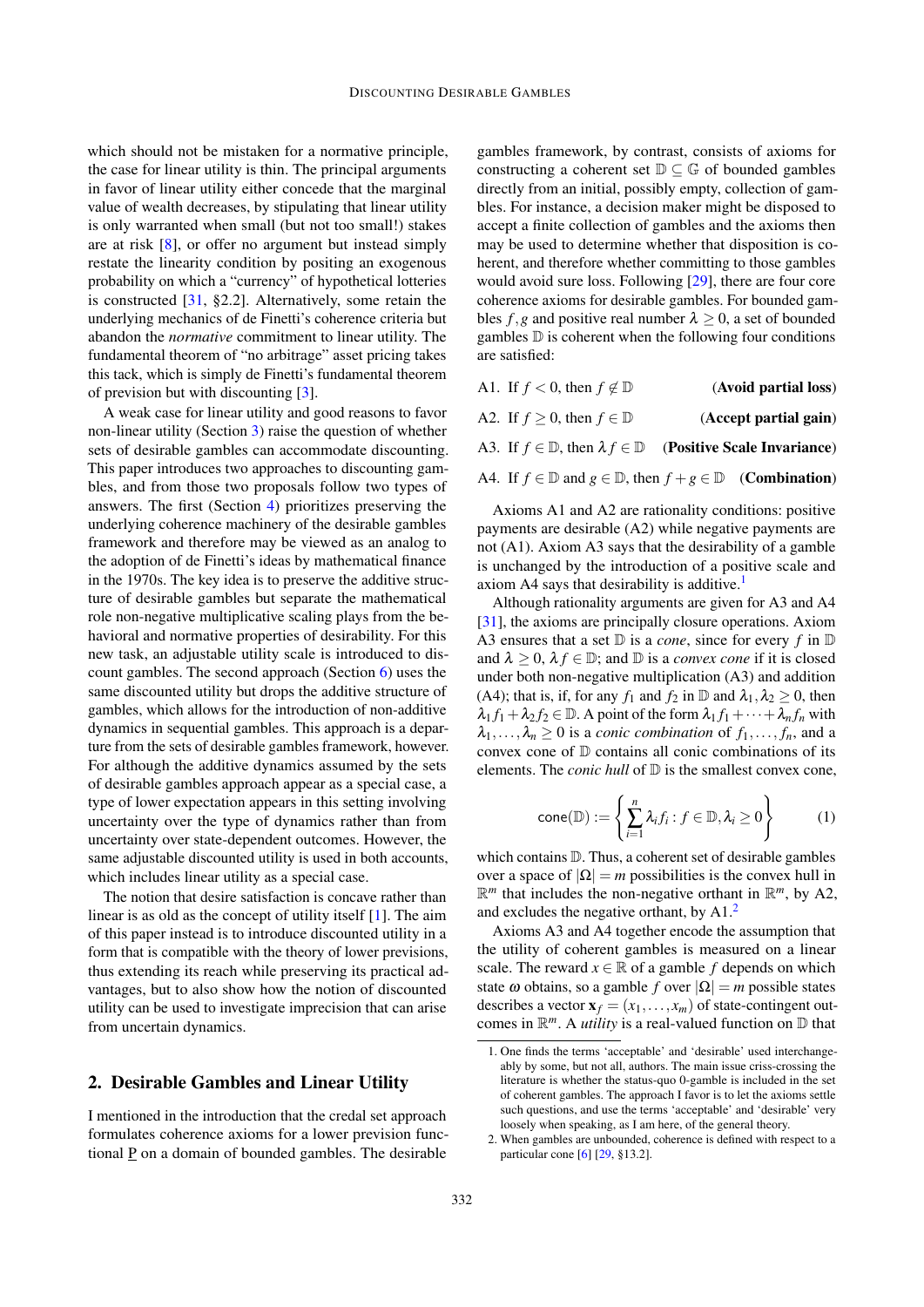preserves the ordering of  $\mathbf{x}_f = (x_1, \dots, x_m)$  up to a constant *c*. From Equation [1,](#page-1-3) the inner product expression of expected utility is recovered immediately by setting all weights  $w_i$  to one, with an *m*-vector 1 of unit weights, and letting the constant *c* be zero:

$$
u_{lin}(\mathbf{x}) = \left(\sum_{i=1}^{m} w_i x_i\right) + c
$$
  
= 1**x** + 0  
= **x** (2)

With these preliminaries in place, I turn next to introduce a discounted utility function that has one adjustable parameter whose range includes linear utility, as a corner case, but is otherwise a concave function of a reward *x*.

### <span id="page-2-0"></span>3. Discounted Utility

The original notion of utility, introduced by Daniel Bernoulli, is a logarithmic index intended to capture the psychological experience of satisfying a desire. Responding to a problem posed by his cousin, Nicholas, concerning how to price a sequential gamble with an unbounded expected value, D. Bernoulli's solution to the St Petersburg game appeals to the commonplace notion that, as your wealth increases, the pleasure you garner from an additional unit of reward decreases, all things considered. As a consequence, the disutility of a unit loss in wealth will be greater than the corresponding utility of a unit gain [\[1\]](#page-9-4)—a property central to prospect theory [\[15\]](#page-9-6) and variants [\[17,](#page-9-7) [24\]](#page-9-8) introduced two centuries later.

In its original form, the *Bernoullian utility* of a prospective reward *x* is

$$
u_B(x) := \ln\left(\frac{w+x}{w}\right) \times c \tag{3}
$$

where *c* is a constant, *w* an individual's current wealth, and *x* a positive or negative reward. The natural log of the proportional change to one's wealth by receiving *x*, Bernoulli argued, *should* be inversely proportional to one's current wealth [\[1\]](#page-9-4). That said, few view non-linear utility as suited to guiding rational decision making. Instead, many continue to view deviations from the normative standard of linear utility as a regrettable but necessary means to describe stable patterns of human behavior [\[34\]](#page-10-8).

Satisfying desires however is not a linear affair. Regarding your tenth pint as desirable as your first is a sign of addiction, not rationality. Yet, while one might agree that desire satisfaction is not and ought not be linear, it is doubtful the index is or should always be logarithmic. Descriptive models have behavioral data to fit, and normative standards can depend on context: the diminishing arcs of pleasure from accruing dollars and pints are not the same, nor should they be among sober adults.

<span id="page-2-1"></span>

<span id="page-2-2"></span>Figure 1: Discounted utility contour plot of nine discount curves for linear inputs *x* from the set {1,2,3,4,5,7,10,15,25}, where the discounted curve for each *z* is calculated by  $u(x, \alpha)$  for all  $0 \le \alpha \le 1$ .

The challenge then is to construct a model for discounting desirable gambles that affords navigating the terrain of non-linear discounting with a model that is at once general yet simple enough to afford an interpretation of the degree of discounting that is applied. I propose a function of rewards with one adjustable parameter that is equivalent to linear utility (Equation [2\)](#page-2-1), when no discounting is applied, and approaches natural log utility asymptotically as discounting approaches 1.

**Definition 1 (Discounted Utility)** *Let*  $\alpha \in [0,1)$  *and*  $x >$ 0*. Define* discounted utility *as*

$$
u(x, \alpha) := \frac{x^{1-\alpha} - \alpha}{1-\alpha}
$$

Discounted utility takes a positive scalar reward *x* and, depending on the value of the discounting parameter  $\alpha$ , discounts the desirability of *x* to some degree. When no discounting is applied,  $\alpha = 0$ , then the utility of x is linear,  $u(x, \alpha) = x$ . Alternatively, discounted utility approximates the natural logarithm of *x* as  $\alpha$  approaches 1. For completeness, one may stipulate that  $u(x,1)$  $u(x,1)$  $u(x,1)$  is  $ln(x)$ . Figure 1 illustrates the effects of the size of stake *x* and size of discount rate  $\alpha$  have on the discounted utility *z*, whereas Figure [2](#page-3-1) illustrates the effective range of discounting for rewards *x* between 1 and 100.

Every bounded gamble denotes a reward vector of positive or negative real numbers,  $\mathbf{x}_f = (x_1, \dots, x_m)$ , but discounted utility is only defined for positive rewards. To accommodate the positivity condition for discounted utility,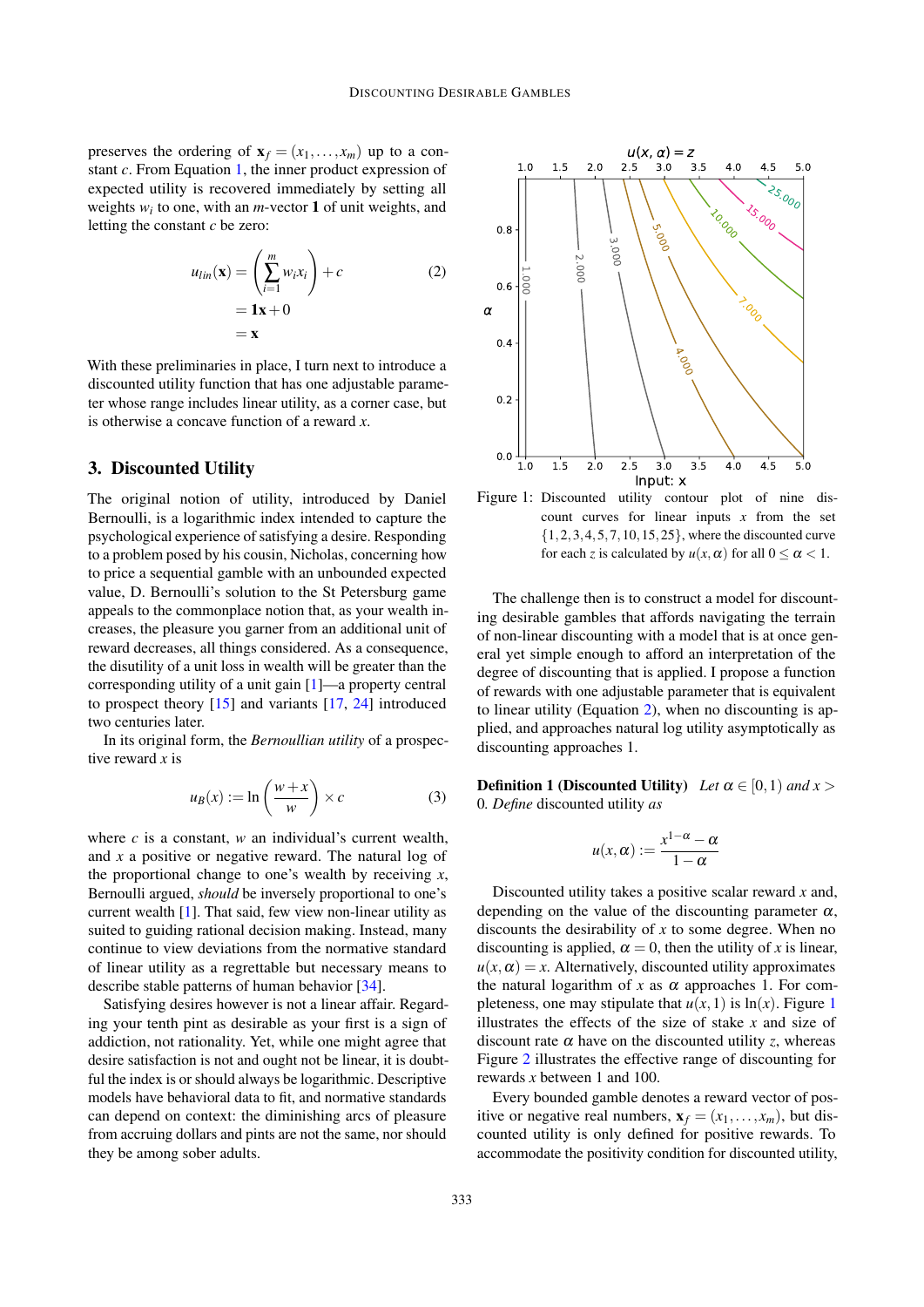

<span id="page-3-1"></span>Figure 2: Discounted utility for input *x*, from 1 to 100, under six different discount values  $\alpha$ . When  $\alpha = 0$ , utility of *x* is linear; as  $\alpha$  approaches 1, utility approaches the natural log of *x*.

assume that each gamble is adding positive or negative rewards to a current bank of positive wealth, *w*. Although one may relax this positivity condition and introduce a notion of debt, the basic model will instead treat 0 as an absorption point of insolvency and, for simplicity of exposition, assume a stake *w* large enough to cover all possible losses of a one-shot gamble. Thus, a "solvent" transformation of any reward vector  $\mathbf{x}_f$ ,  $(w \pm x_1, \ldots, w \pm x_m)$ , is everywhere positive, with *w* rather than 0 denoting status quo ante. This positivity condition can be relaxed too with a policy for resolving insolvency.

It is so common now to ignore the issue of solvency that one may overlook the reason why this detail was set aside in the first place [\[8,](#page-9-0) §3.2.4]. Stake size does not matter for linear utility, by definition; so, designating 0 as status quo rather than an arbitrary *w* is justified. But size matters to discounted utility. So, *w* rather than 0 should be status quo.

Discounted utility is designed to take a linear, positive input *x* and return a discounted valuation *z* of *x*. Conversely, one may have a discounted *z* and seek its undiscounted rate on a linear scale. This may be achieved by *reverse discounting*.

**Proposition 2 (Reverse Discounting)** *Let*  $\alpha \in [0,1)$  *and z* > 1*. The* inverse of discounted utility *is*

$$
U'(z,\alpha) = (z - \alpha(z-1))^{-1/(\alpha-1)}
$$
 (4)

Discounted utility and reverse discounting are monotonic transformations of *x* and *z*, respectively, thus are order preserving with respect to a given  $\alpha \in [0,1)$ .

The family of discounted utilities can be extended by allowing  $\alpha$  to be the value of a scalar function. For instance,



<span id="page-3-2"></span>Figure 3: Discounted utility for input *x*, from 1 to 100,000, with Cramer's  $\alpha_C$ . Square root utility and discounted utility with  $\alpha = 0.57$  are included for comparison.

Gabriel Cramer, a contemporary of Bernoulli's, proposed the square root transformation of rewards,

$$
u_C(x) := \sqrt{x} \tag{5}
$$

instead of a logarithmic transformation. One may extend discounted utility to accommodate an approximation of Cramer utility, balancing simplicity against faithfulness.

Definition 3 (Almost Cramer utility) *For any discounted utility u,*  $x \geq 1$ *, define* Cramer's alpha *by* 

$$
\alpha_C = \frac{\ln(4x)}{\ln(x^2)}
$$

*Then,*  $u(x, \alpha_C)$  *is called* almost Cramer utility.

The advantage of almost Cramer utility over an exact representation of square root utility is that Cramer's alpha is defined solely as a scalar function of *x*, dispensing with the imaginary unit  $i$ ,  $\pi$ , and an integer constant an exact square-root  $\alpha$  would require. Thus, almost Cramer utility is a simple but order preserving, dominating approximation of Cramer's square root utility (Figure [3\)](#page-3-2).

## <span id="page-3-0"></span>4. Additive Discounting and Coherence

In the remainder I explore two strategies for discounting desirable gambles. The first approach, called *additive discounting* and described in this section, prioritizes the preservation of the mathematical properties of coherent sets of desirable gambles but dissociates the interpretation of desirability from the non-negative multiplicative scaling axiom, A3, from Section [2.](#page-1-0) Yet, because axiom A4 remains fixed,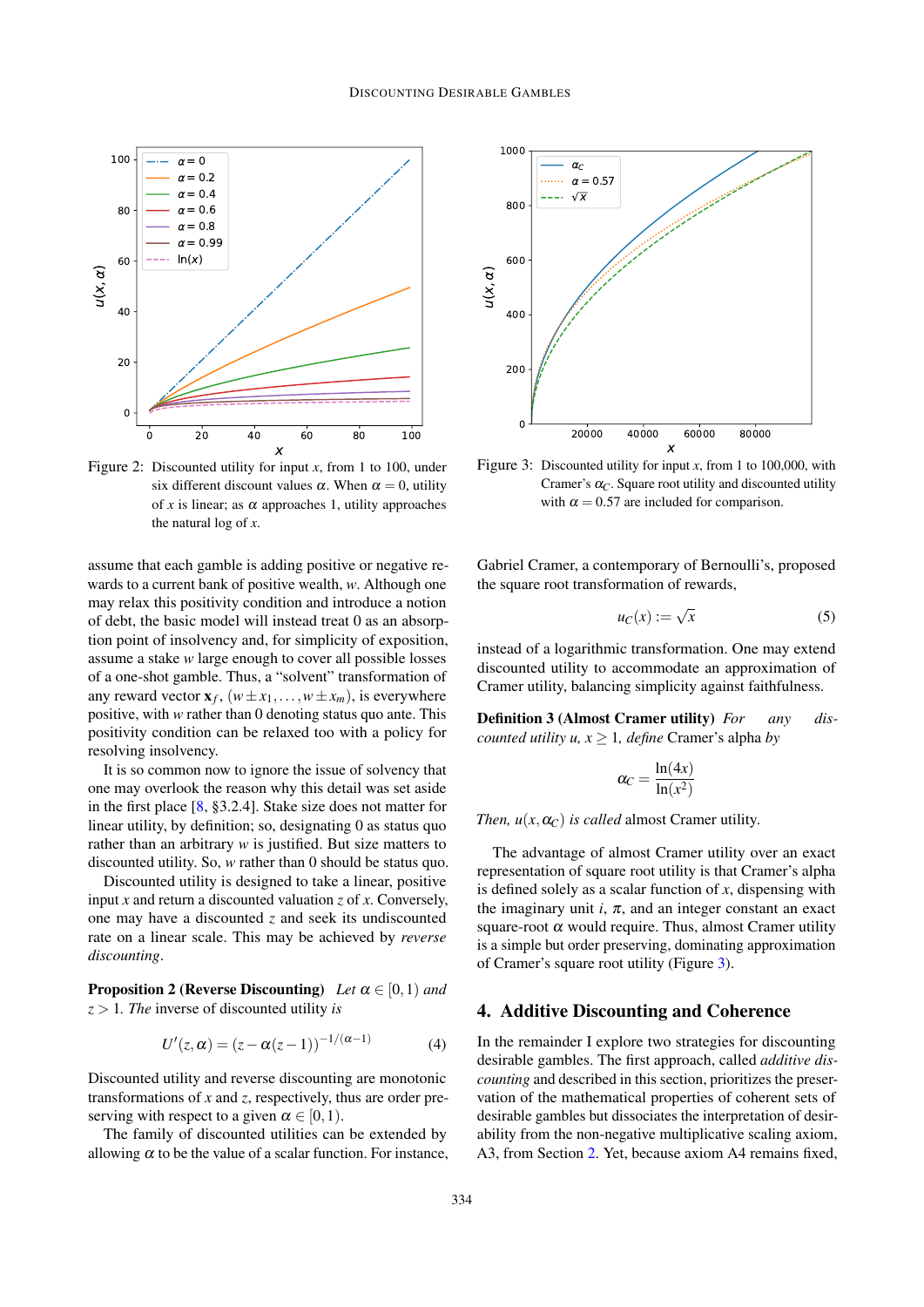the additive structure of coherent sets of gambles is preserved. So, additive discounting maintains the mechanics of coherent inference by assuming that gambles only combine by a simple, additive dynamics.

The positive scale invariance axiom, A3, asserts that if a gamble is desirable, then so too is a stake of that gamble. Although the principal argument for viewing A3 and A4 as rationality postulates for desirability depends on expressing gambles within a linear utility scale [\[31,](#page-10-1) §2.3.4], positive scale invariance, on its own, is compatible with alternative notions of utility, include discounted utility.<sup>[3](#page-4-0)</sup> Additive discounting instead uses discounted utility as a basis function to perform an element-wise transformation of the rays associated with each coherent gamble in D.

A coherent set of gambles  $D$  is an object for inducing a coherent lower prevision, preserving partial preference, and performing coherent inference. Rather than regard an outcome vector  $\mathbf{x}_f$  of each gamble f in a coherent set  $\mathbb{D}$  as an index of the desirability of  $f$ , the desirability of gambles is instead determined by a point-wise, additive transformation of elements of D by discounted utility. Alternatively, a collection of elicited gambles that are judged acceptable with respect to a discount rate  $\alpha$  may be transformed to a linear scale by reverse discounting for the purposes of constructing a conic hull for coherent inference, if the elicited gambles are consistent and, once transformed, afford a natural extension. An exact transformation from elicited gambles to a convex cone requires an exact  $\alpha$ , but imprecision in  $\alpha$  affords a form of sensitivity for the lower previsions induced by the collection of conic hulls produced from the admissible range of values for  $\alpha$ .

Figure [4](#page-4-1) displays additive discounting of two solvent gambles, *x* and *y*, for two different discount rates,  $\alpha = 0$ (grey) and  $\alpha = 0.5$  (color). Specifically, the *z* axis represents the additive combination of a discounted *x* and discounted *y* by  $u(x, \alpha) + u(y, \alpha)$ . The grey hyperplane represents linear utility, for solvency adjusted values 1 to 10. The curved hyperplane is the additive combination of *x* and *y* with a discount rate of one-half.

**Proposition 4 (Consistency)** *Let*  $u(x, \alpha)$  *be a map from* D *to* D *such that a discounted* D <sup>∗</sup> ⊆ D*. Then, a set of additively discounted* D ∗ *is consistent if* D *is coherent.*

The importance of preserving conic cones for coherent inference should be emphasized. A problem for Bernoullian utility is that it effectively depends on a distinguished currency scale. Since exchanging one currency into another is a linear transformation, but Bernoullian utility is logarithmic, switching one currency to another will involve exponentiating the currency exchange rate by a factor keyed to the original currency. Discounted utility is similarly without a base unit to underpin a conversion, which is why discounted utility *should not* be viewed simply as a type of



<span id="page-4-1"></span>Figure 4: A linear utility hyperplane (grey) and discounted utility hypersurface (in color) for  $\alpha = 0.5$ , constructed from the additive combination of two reward vectors  $x, y$ , each with values spanning the real interval  $[1, 10]$ .

currency conversion, and also why axioms A1 to A4 are supplemented by discounted utility transformation rather than altered.

In short, the simple idea behind discounted utility is to maximize the utility of a reward rather than maximize the reward itself. Additive discounting extends the coherent sets of gambles framework by using discounted utility as a basis function to detach the operational meaning of desirability from the scale invariance axiom, A3, necessary for constructing conic hulls. By treating axioms A3 and A4 as closure conditions rather than rationality criteria per se, additive discounting moderates the role that linear utility plays in the theory of lower previsions.

#### 5. Repeated Gambles

Gambles can be repeated, but repetition can mean different things. You might consider the outcome from playing a gamble *T* times in a row to be the *sum* of the *expected* payoffs after each round of play, from 1 to *T* rounds. Alternatively, you might view the result from playing the same gamble *T* times to be the *product* of the *relative changes* in your wealth after each round of play. The first describes a *random additive process* for changes to your wealth over time and, as such, belongs to a class of stochastic processes where the central limit theorem figures in describing its long-term properties. The second describes a *random multiplicative process*, which is a stochastic process whose long-term behavior cannot be characterized in the same fashion because of the exponentially outsized effect of extremely rare events.

This section and the next address the dynamics under which gambles are combined. Random additive processes incorporate the additive structure that coherent sets of gambles inherits from expected utility theory [\[4\]](#page-9-9). The study of decision processes with imprecise transition probabilities

<span id="page-4-0"></span><sup>3.</sup> I am grateful to an ISIPTA reviewer for pressing on this point.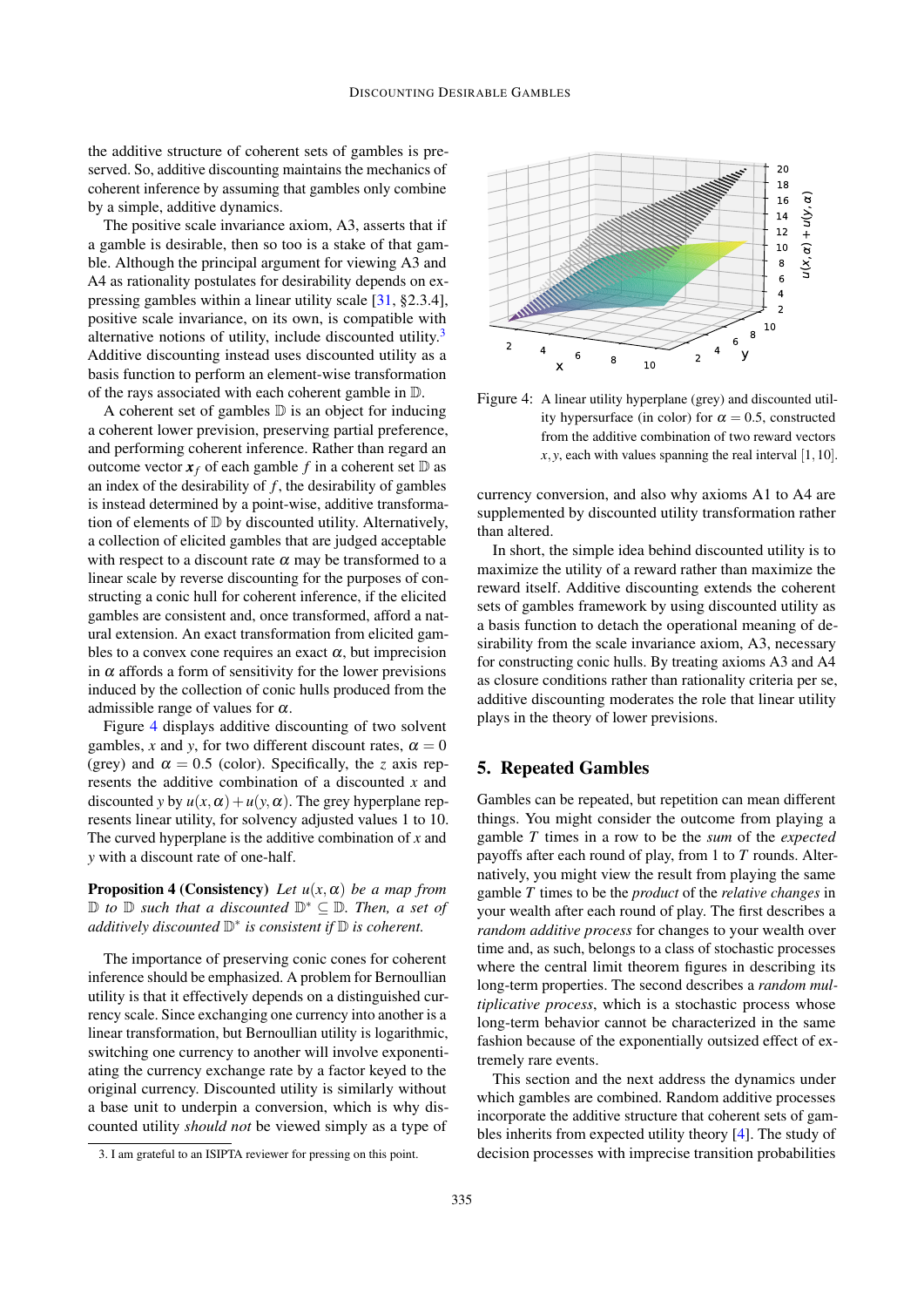[\[37,](#page-10-9) [13,](#page-9-10) [30\]](#page-10-10) and their limit behavior [\[7\]](#page-9-11) are contributions to the study of additive dynamics. Random multiplicative processes depart from the additive combination condition (Axiom A4, Section [2\)](#page-1-0), marking a more radical departure from the sets of desirable gambles framework.

Additive dynamics and multiplicative dynamics highlight a difference between the expectation value of a repeated gamble and the long-term time average of a single sequence of repeated gambles, and the conditions under which one average is equivalent to the other [\[18\]](#page-9-12). A sequence of gambles is *ergodic* if, given a sufficiently long time *t*, the observed empirical average of a gamble *f* over that period of time, written  $\mu(f(\omega),t)$ , approaches a unique expectation value of  $f$ ,  $\mathbb{E}[f(\omega)]$ , independent of initial conditions; that is, when

$$
\lim_{t \to \infty} \mu [f(\omega, t)] = \mathbb{E} [f(\omega)]
$$
  
= P(f) (6)

<span id="page-5-0"></span>where the reward of a gamble *f* at *t* is determined by the state  $\omega \in \Omega$  realized at *t* [\[2\]](#page-9-13).

On the left-hand side of Equation [6,](#page-5-0) *Birkhof 's Theorem*, the state  $(\omega, t)$  is time-dependent, while the expectation  $\mathbb E$ (linear prevision P) on the right-hand side relies on timeindependent values associated with each  $\omega \in \Omega$ . When equation [6](#page-5-0) holds, the time average is the same as the expectation value, so you can avoid integrating over time and instead integrate over the set of states,  $Ω$ .

By emphasizing the gain or loss of a gamble *relative* to your current wealth in Section [3,](#page-2-0) I anticipated viewing the stakes of a gamble as a fixed proportion of current wealth at time *t* rather than a fixed amount. To illustrate, consider a running example. Suppose you are offered a gamble *f* on a coin toss that increases your current wealth  $x(t)$  by 50% if the coin lands heads  $(\omega_H)$ , and decreases your current wealth  $x(t)$  by 40% if the coin lands tails  $(\omega_T)$ . A time-dependent representation of this gamble is

<span id="page-5-1"></span>
$$
f(\boldsymbol{\omega},t) = \begin{cases} f(\boldsymbol{\omega}_H,t) = x(t) + 0.5x(t) \\ f(\boldsymbol{\omega}_T,t) = x(t) - 0.4x(t) \end{cases}
$$
 (7)

For one round of play and an initial, status quo stake of  $\in$ 1 at  $t_0$  for accepting the gamble, Equation [7](#page-5-1) may be expressed as the gamble that results in your wealth increasing in absolute terms to  $\text{\large} \in 1.50$  if heads or decreasing to  $\text{\large} \in 0.60$  if tails. If the coin used to determine the states  $\omega_H$  and  $\omega_T$  is known to be fair and your current wealth at *t* is  $x(t) = 1$ , then the expected value of  $f(\omega, t)$  is  $\in$ 1.05 and the variance is  $\in 0.20$ .

In a series of papers Ole Peters [\[21,](#page-9-14) [22\]](#page-9-15), following an earlier observation by Maslov and Zhang [\[18,](#page-9-12) p. 382], argues that sequential decision problems are underspecified unless one explicitly addresses how the dynamics ought to be modeled. Asset price dynamics [\[14\]](#page-9-16) and wealth dynamics more generally [\[11,](#page-9-17) [23\]](#page-9-18) are non-stationary processes, as

individual wealth tends to increase or decrease over time, not fluctuate around a stable mean. Yet, the presumption that Equation [6](#page-5-0) holds is central to the Bayesian theory of inference and decision making with linear previsions, and this assumption largely carries over to the theory of lower previsions as well. Presuming that Equation [6](#page-5-0) is satisfied without specifying how it is satisfied may be referred to as the *dogma of ergodicity*.

The procedure to model a dynamic process is to (*i*) convert a non-ergodic process into an "ergodic observable" of stationary, independent increments per unit of time; then (*ii*) maximize the expected value of these ergodic observables as an estimate for a time-average. In short, an ergodic observable is a growth rate, and the question becomes what (if any) transformation of a gamble  $f$  is such that the expectation value of  $f$ , so transformed, is a suitable estimate of the time average of repeating *f* according to that growth rate.

Following Peters and Gell-Mann [\[23\]](#page-9-18), we can describe the process of converting non-ergodic additive and nonergodic multiplicative repetitions of a gamble into ergodic observables for each dynamics. We assume throughout that the gamble *f* is a stationary random variable.

Additive Repetition. Starting with an initial wealth of  $x(t_0)$  at time  $t_0$  before the first round of play, your accumulated wealth  $x(t_0 + T)$  after playing gamble f for T repetitions under a random additive process is calculated by

$$
x(t_0 + T) = x(t_0) + \sum_{t=1}^{T} f(\omega, t)
$$

where  $f(\omega, t)$  is the outcome from playing f in the t'th round of play, for *T* total rounds. The expectation value of your wealth  $x(t)$  is not constant in time nor does the finite-time average converge to the expected value of *f* , 1.05. Thus, additive repetition is not ergodic.

Nevertheless, an ergodic observable exists in *additive changes* to wealth,  $x(t+T) - x(t)$ , which does not depend on *t*:

<span id="page-5-2"></span>
$$
\lim_{T \to \infty} \frac{1}{T} \left[ x(t+T) - x(t) \right] = \mathbb{E}_p \left[ f(\boldsymbol{\omega}) \right] \tag{8}
$$

For simplicity, Equation [8](#page-5-2) assumes the precise probability *p* of heads and 1− *p* of tails is each one-half, but my general remarks about constructing an additive ergodic observable apply to lower previsions, too.<sup>[4](#page-5-3)</sup>According to Equation [8,](#page-5-2) the expected outcome from playing *f* repeatedly is that your wealth will grow exponentially in time by a factor of  $1.05$ 

<span id="page-5-4"></span>
$$
\mathbb{E}_p\left[x(t+1)\right] = \mathbb{E}_p\left[x(t)\cdot f(\boldsymbol{\omega}, t+1)\right] \tag{9}
$$

and the continuous growth rate is  $ln(1.05)$  or approximately 4.9%. It follows from Equation [9](#page-5-4) that the expected

<span id="page-5-3"></span><sup>4.</sup> If the bias of the coin is unknown at  $x(t)$ , and you're considering the desirability of *f* , a consequence of coherence is that you ought to not accept *f* if its lower prevision is less than  $1, P(x(t+1)) < 1$ .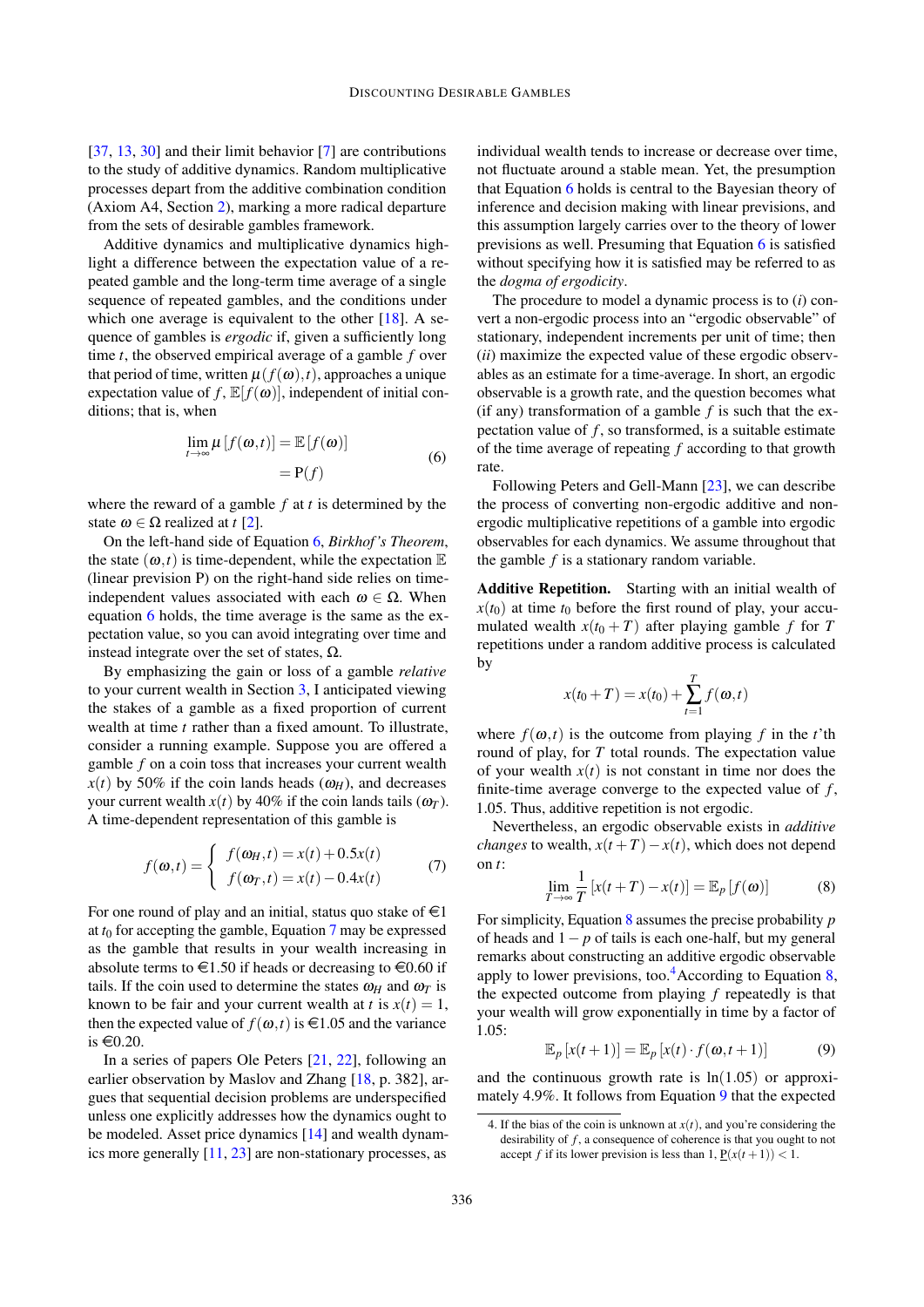

<span id="page-6-1"></span>Figure 5: Plots of gamble *f* described by Equation [7](#page-5-1) with precise  $p = 0.5$  and an initial stake  $x(t_0) = 1$  repeated under two dynamics: (i) The expectation value calcu-lated by Equation [8](#page-5-2) yielding  $\mathbb{E}_p \approx 4.12$  after  $t = 30$ periods; (ii) The time average value calculated by Equation [11](#page-6-0) returning  $\mathbb{E}_t \approx 0.22$  after  $t = 30$  periods.

value of your wealth after playing this gamble *T* times is  $x(t) \cdot \mathbb{E}_p [f(\boldsymbol{\omega},t)]^T$ . . And the contract of  $\Diamond$ 

So far I have taken the average of a binomial sequence, where  $\mathbb{E}_p$  is the average of all possible outcomes computed by  $(px_1 + (1 - p)x_2)^T$ , with  $x_1, x_2 > 0$ . The most probable  $\hat{p}$  outcome of playing the gamble  $f$  for  $T$  rounds is a sequence that contains  $Tp$  factors of 1.5 $x$  and  $T(1-p)$ factors of 0.6*x*, or  $\hat{p} = (x_1^p)$  $\frac{p}{1}x_2^{1-p}$  $\binom{1-p}{2}$ . For additive processes, the average value of all possible outcomes,  $\mathbb{E}_p$ , is a good approximation of the most probable sequence  $\hat{p}$ , and converges as  $T \rightarrow \infty$ . For multiplicative processes, however, the ratio  $\mathbb{E}_p/\hat{p}$  diverges exponentially in *T* as  $T \to \infty$  [\[25\]](#page-9-19). Figures [5](#page-6-1) and [6](#page-7-1) illustrate this divergence.

Continuing along the lines of [\[23\]](#page-9-18), we turn next to the construction of a multiplicative ergodic observable.

Multiplicative Repetition. To describe a multiplicative process, first define per-round growth as

$$
r(\boldsymbol{\omega},t) = \frac{x(t_0) + f(\boldsymbol{\omega},t)}{x(t_0)}
$$

where  $t_0$  is again the initial time before the first round of play. Since  $f(\omega, t)$  is stationary and independent, so is  $r(\omega, t)$ . Then, a gamble is repeated multiplicatively if

$$
x(t_0+T) = x(t_0) \cdot \prod_{t=1}^T r(\omega, t),
$$

which may be rewritten as

<span id="page-6-2"></span>
$$
x(t_0+T) = x(t_0) \cdot \exp\left[\sum_{t=1}^T \ln r(\omega, t)\right]
$$
 (10)

Like additive repetition, neither is the expectation value of your wealth  $x(t)$  constant in time nor does the finite-time average converge to the expected value of *f* when repeated according to Equation [10.](#page-6-2) Unlike additive repetition, a *non-linear* transformation of *f* is necessary to construct an ergodic observable of multiplicative changes in wealth over time. Specifically, under multiplicative dynamics, the ergodic observable is the rate of change in the logarithm of wealth.

<span id="page-6-0"></span>
$$
\lim_{T \to \infty} \frac{1}{T} \ln \left( \frac{x(t+T)}{x(t)} \right) = \mathbb{E}_t[\ln f(\boldsymbol{\omega})]
$$
(11)

According to Equation [11,](#page-6-0) the expected outcome from playing *f* repeatedly is that your wealth will decrease exponentially in time by a factor of approximately 0.95, as  $x_1^p$  $\binom{p}{1}x_2^{(1-p)} = (1.5 \cdot 0.6)^{1/2} \approx 0.95 < 1$ . Unlike additive ergodic observables, which are straightforward to construct for lower previsions, multiplicative ergodic observables are far less accommodating. Because their average is dominated by extreme events, the destabilizing role of extreme events is amplified if either the values of rewards  $x_1$  and  $x_2$  or the corresponding probabilities are far apart. Thus, the conservative behavior of lower and upper probabilities that licenses treating them as reasonable bounds on expectation values within additive structures and additive processes does not carry over to multiplicative processes. (See Figure [7](#page-8-0) and Section [6.](#page-7-0))  $\Diamond$ 

Figure [5](#page-6-1) illustrates the expected outcomes in wealth from playing the gamble *f* thirty times with an initial stake of  $\widehat{\in}$ 1 and probability  $p = \frac{1}{2}$  under additive  $(\mathbb{E}_p)$  and multiplicative  $(\mathbb{E}_t)$  dynamics. Assuming that wealth changes additively, the growth rate is the expectation value of *f* ,  $\mathbb{E}_p[f(\omega)] = 1.05$ . Thus,  $\mathbb{E}_p[f(\omega,30)]$  is expected to net a profit of approximately  $\in$ 3.22. Assuming that wealth changes multiplicatively, the time average growth rate is  $\mathbb{E}_p[f(\omega)] = 0.95$ . Thus,  $\mathbb{E}_t[f(\omega,30)]$  is expected to yield a loss of approximately  $\in 0.78$ .

The choice of whether to play the gamble *f* sequentially *T* times is a choice between two different decision criteria: one that maximizes the ergodic growth rate assuming an additive dynamics; another that maximizes the ergodic growth rate assuming a multiplicative dynamics, which is modeled by changes in *logarithmic utility* (Equation [11\)](#page-6-0). Peters and Gell-Mann refer to this second criterion as *Laplace's Criterion* [\[23\]](#page-9-18), which I simplify here by assuming the scale for the rate of change is identical to the number of rounds of play.

Definition 5 (Laplace's Criterion) *Let* γ ≥ 0 *be a fee paid in exchange for the gamble f and*  $m = |\Omega|$ *. Then, to maximize the rate of change in logarithmic utility for a finite time period T is to maximize*

$$
\frac{1}{T}\sum_{i=1}^m p(\{\omega_i\})[\ln(x+f(\omega_i)-\gamma)-\ln(x)]
$$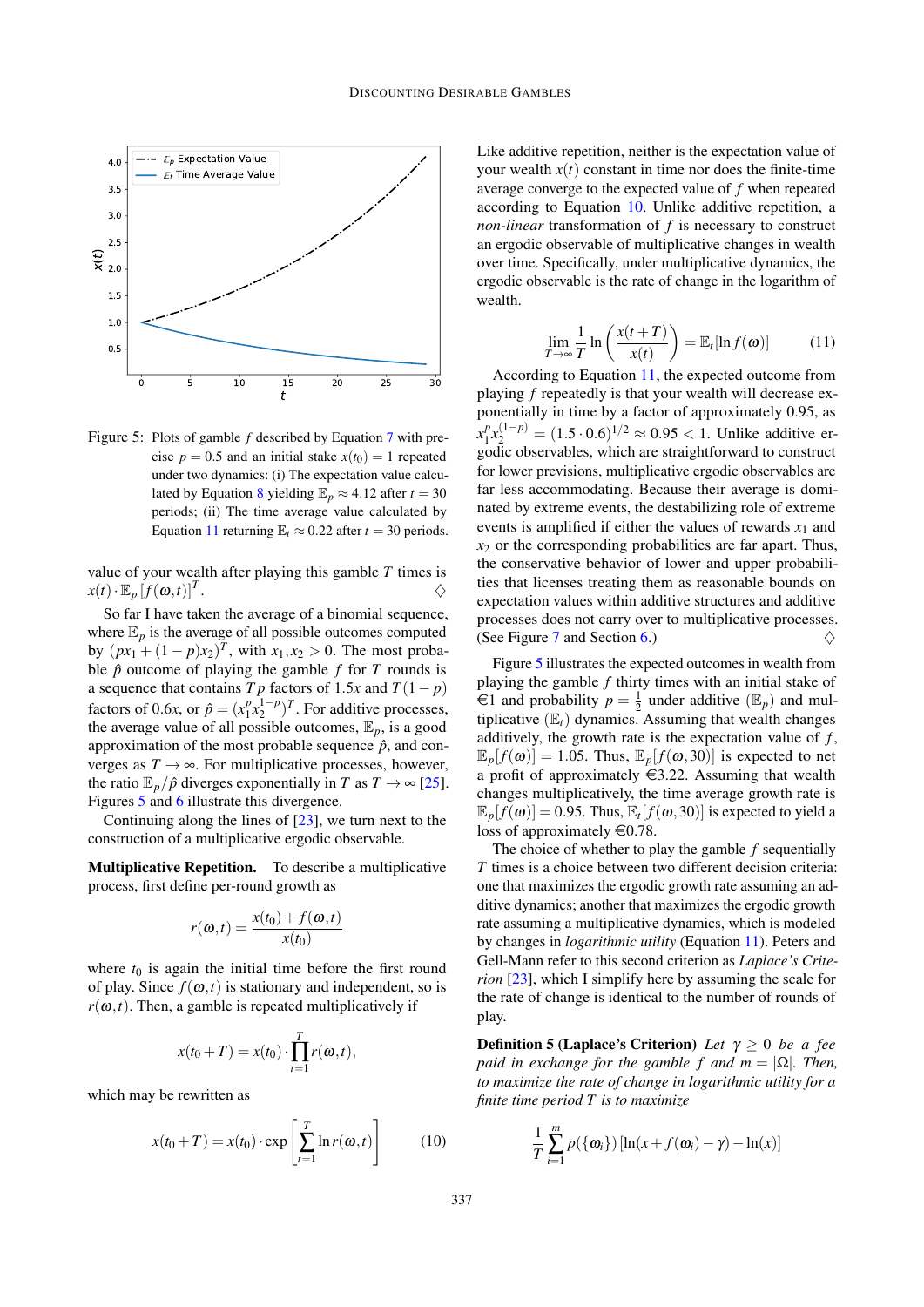

<span id="page-7-1"></span>Figure 6: Simulations of portfolios of *N* gambles (Eq. [7\)](#page-5-1) played for  $T = 100$  periods with  $p = 0.5$  and resulting wealth  $x(t)$  plotted on a log scale. The theoretical expectation values from Figure [5](#page-6-1) are plotted as dashed lines. As the size *N* of the portfolio increases the average of the portfolio approaches the expectation value  $\mathbb{E}_p$ .

Peters and Gell-Mann are critical of viewing multiplicative dynamics in terms of logarithmic utility. A gamble's mode of repetition is a fact about the gamble, not a psychological attitude about risk, even if the construction of an ergodic observable for multiplicative dynamics and Laplace's Criterion are formally equivalent. Whether you should expect to quadruple your stake or lose three-quarters of it rests on correctly modeling the dynamics. Rhetorical to [\[22\]](#page-9-15) and fro [\[10\]](#page-9-20) aside, the logarithm is capturing a critical feature of the multiplicative process, namely that the average of the *T*-fold product of *f* is dominated by extreme "tail" events. The point to stress is that time-average performance is what you wish to approximate. Sometimes, such as for multiplicative repetition according to Equation [10,](#page-6-2) that approximation can be achieved by the expected value of an ergodic observable.

## <span id="page-7-0"></span>6. Adjustable Multiplicative Discounting

This said, maximizing the expected value and maximizing the expected log value are the two extremal values of discounted utility. However, to allay concerns that discounted utility is solely to do with individual preference, the discount rate  $\alpha$  works similar to an informed prior in a dynamic setting: while you are free mathematically to choose any admissible  $\alpha$  you like, the optimization objective to maximize your wealth compels you, rationally, to make an informed choice for the value of  $\alpha$ . And the information most relevant to you for rationally choosing  $\alpha$ are facts about the gamble's dynamics, not your personal appetite for risk.

*Adjustable multiplicative discounting* departs from the additivity condition regulating how gambles combine over

time, allowing for intermediate dynamics between pure additive repetition and pure multiplicative repetition. Unlike additive discounting, where the discount rate  $\alpha$  was introduced without an operational interpretation,  $\alpha$  does admit to rational calibration from knowledge about a gamble's dynamics.

Figure [6](#page-7-1) plots the expected time-average of a sequence of gambles  $(\mathbb{E}_t)$  and the expectation value  $(\mathbb{E}_n)$ , and simulated returns of portfolios consisting of *N* gambles, all played for 100 rounds. As the portfolio size *N* increases, the time average of the *N*-member ensemble time-average approaches the expectation value  $\mathbb{E}_p$ . In fact, the cross-over point where the ensemble size *N* is large enough to be approximated by the expectation value for a finite period *T* is on the order of *N*  $\sim$  exp( $\eta$ *T*), for some constant  $\eta$  [\[25\]](#page-9-19). In other words, the size *N* of the portfolio needs to be on the order  $e^T$  to effectively sample the extreme tail events over *T* periods for the time average and ensemble average to align. But, even for just  $T = 100$  rounds, constructing portfolios with  $e^T$  many gambles is practically impossible.

In practice, real portfolios of multiplicative gambles will rarely if ever include  $e^T$  gambles. Since the outcome of a portfolio will depend on the size *N* of the portfolio and the number *T* of iterations of play, the expected time average may be represented by discounted utility through simulations to estimate  $\alpha$ . This empirical method for fixing  $\alpha$  through simulation is analogous to Bayesian predictive prior simulation, where you are choosing an  $\alpha$  based on prior, perhaps partial, knowledge of the gamble dynamics and without foreknowledge of outcomes. As such, this empirical method for fixing  $\alpha$  is normative, insofar as your decision to maximize your wealth  $x(t)$  is influenced by the precision of your estimated payoff. These remarks suggest a generalization of Laplace's Criterion, which I call the *discounted utility criterion*.

Definition 6 (Discounted Utility Criterion) *Let u be a discounted utility with*  $\alpha \in [0,1)$  *fit by simulating portfolios of N gambles played T periods and* γ ≥ 0 *a fee payed to play the gamble f each period. Then, to maximize the rate of change in discounted utility for a finite time period T is to maximize*

$$
\frac{1}{T}\sum_{i=1}^n p(\{\omega_i\})(u([x+f(\omega_i)-\gamma],\alpha)-u(x,\alpha))
$$

If there is uncertainty about the exact number *N* of gambles in a portfolio, an upper and lower bound on  $\alpha$  may be used to represent upper and lower expected values of a sequential gamble's payoff—with caveats. As a higher  $\alpha$  corresponds to a smaller size *N* ensemble, the ensemble time average is increasingly influenced by small fluctuations that are otherwise mean preserving as *N* dwindles to 1. Nevertheless, one can put the haziness of lower-bound estimates of  $\alpha$  into some context by comparing the order ef-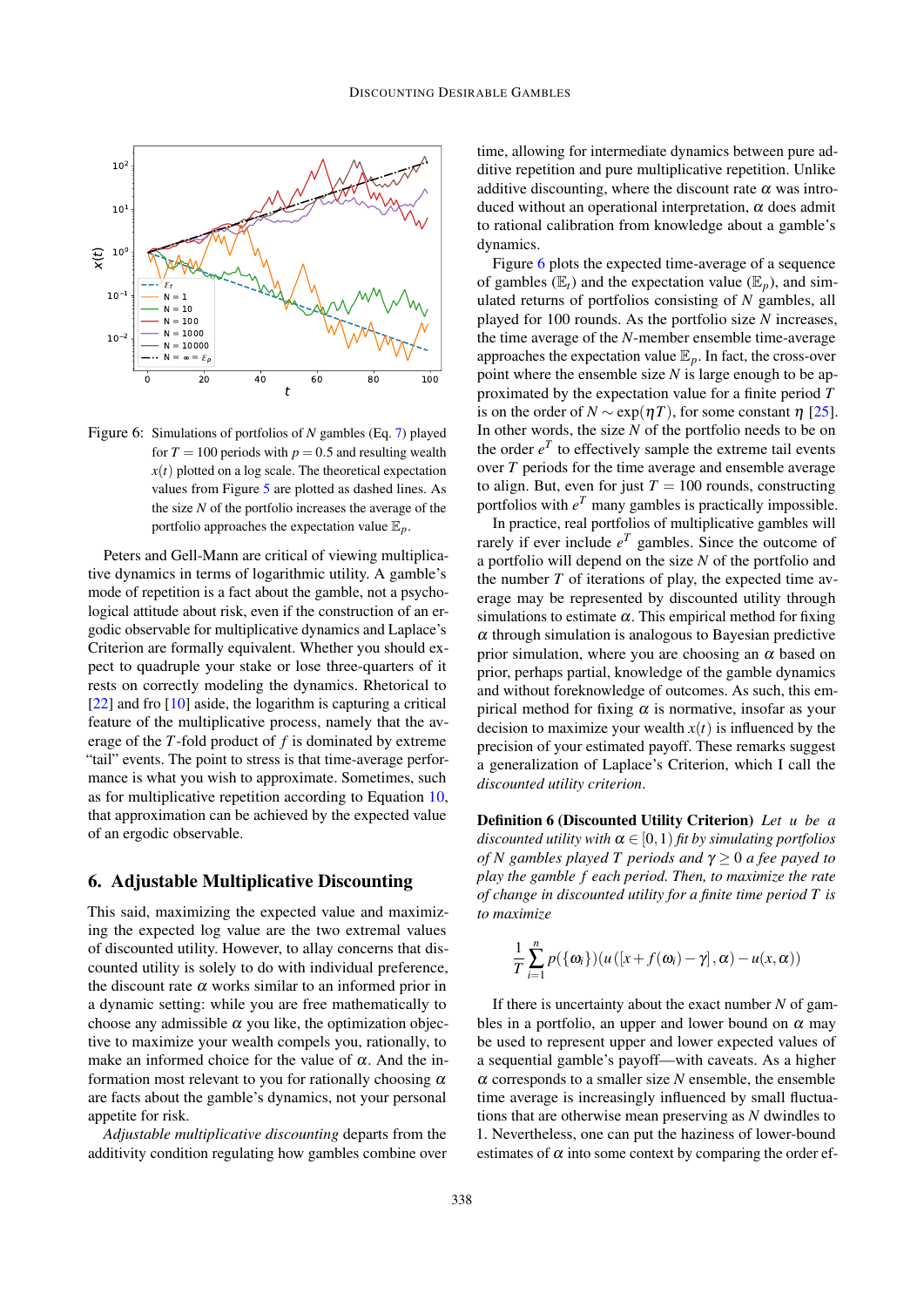

<span id="page-8-0"></span>Figure 7: Simulations of portfolios of *N* gambles (Eq. [7\)](#page-5-1) played for 100 periods with  $p = 0.3$  (red),  $p = 0.5$  (grey), and  $p = 0.7$  for the outcome 1.5*x*, and resulting wealth  $x(t)$  plotted on a log scale. The theoretical expectation values from Figure [5](#page-6-1) are plotted as dashed lines.

fects of varying  $\alpha$  to order effects of imprecise probability values.

Figure [7](#page-8-0) compares the divergence in expected outcomes under additive and multiplicative dynamics from playing the gamble *f* described in Equation [7](#page-5-1) with probabilities  $p =$  $(0.5, 0.5)$  (black) for the outcomes  $(\omega_H, \omega_T)$ , which are also displayed in Figure [6,](#page-7-1) to the same dynamics but with probabilities  $p^* = (0.7, 0.3)$  (green) and  $p_* = (0.3, 0.7)$ (red). Each of the three parameterized gambles includes (unlabeled) simulations for portfolios that includes  $N = 1$ , 10, 100, 1000, and 10000 gambles for comparison.

If the probabilities  $p_*$  and  $p^*$  are viewed as witnessing lower(upper) and upper(lower) probabilities for  $\omega_H(\omega_T)$ , observe that the divergence in expected outcomes due to additive and multiplicative dynamics is swamped by the divergence in expected outcomes from each pair of upper and lower expectation values. Specifically, the difference between the expectation value and time average value after 100 trials is on the order of  $10^4$ , when  $p = 0.5$ , slightly less when  $p = 0.7$  and slightly more when  $p = 0.3$ . However, the difference between the lower-bound time average when  $P({\omega_H}) = 0.3$  to the upper bound expectation average when  $\overline{P}(\{\omega_H\}) = 0.7$  is on the order of  $10^{11}$ . On this scale, discounted utility may provide a reasonable range of estimated outcomes for an uncertain ensemble size *N* of gambles, even if the lower and upper estimates do not function as lower and upper bounds on expected outcomes.

#### 7. Discussion

The desirable gambles framework is a proper extension of the credal sets approach to imprecise probabilities, and both are part of a tradition that seeks a unified, general account of coherent behavior. Even so, there are several alternative approaches to imprecise probabilities that do not fit neatly into the modern theory of lower previsions whose differences often spring from rejecting the behavioral, sureloss avoidance and coherence foundations of the theory of lower previsions [\[16,](#page-9-21) [26,](#page-9-22) [33,](#page-10-11) [12\]](#page-9-23). This paper may be viewed as placing a foot in each of these traditions.

Additive discounting is a basis function approach to accommodating non-linear utility that aims to preserve the advantages of the theory of lower previsions while extending the theory's reach. I highlighted two issues with this approach. The first is that there is not a clear operational definition of the discount rate  $\alpha$  that a complete normative theory might demand, although a non-trivial range of discount values may be easier to justify. The second is that discounted utility should not be viewed as a type of currency conversion, unless a case is made for a privileged scale for measuring desirability. Nevertheless, since discounted utility is an interpolation between linear and logarithmic utility, additive discounting enjoys an uncommonly high degree of interpretability for a linear basis function model.

In contrast to additive discounting, multiplicative discounting appears to upset the desirable gambles cart. The difference between multiplicative decision processes and additive decision processes involving imprecise transition probabilities is a difference of kind rather than of degree. Ensembles of multiplicative gambles on the order of  $e^T$  can be reasonably estimated by expectation values. But, for *T* of moderate length, the conditions for this equivalence are practically impossible to meet, so the chaotic properties of multiplicative random processes are unavoidable. Further, the discount rate  $\alpha$  in discounted utility within adjustable multiplicative dynamics may be understood as a proxy for the size of an ensemble of gambles, and uncertainty bounds over the size of such a portfolio can afford a tighter interval estimation of outcomes than that offered by the theoretical expectation value and theoretical time average plotted in Figures [5,](#page-6-1) [6,](#page-7-1) and [7.](#page-8-0) Lastly, the interval estimates from moderate changes in probabilities, as one would find in a sensitivity analysis involving upper and lower probabilities, swamps the interval estimates induced by different dynamics. Put differently, for multiplicative decision processes, a lot rides on  $p = 0.5$  meaning one-half rather than "I do not know". $5$ 

In closing, this preliminary study only scratches the surface of a number of interesting questions at the intersection of ergodicity breaking dynamical systems and imprecise probabilities. Although the proposal was advanced by numerical methods and a simple gamble with monetary wealth, applications to stochastic growth processes in biology, epidemiology, and the social sciences are conceivable, and analytical results within reach.

<span id="page-8-1"></span><sup>5.</sup> Compare to [\[20\]](#page-9-24), which concerns the quality of one's information.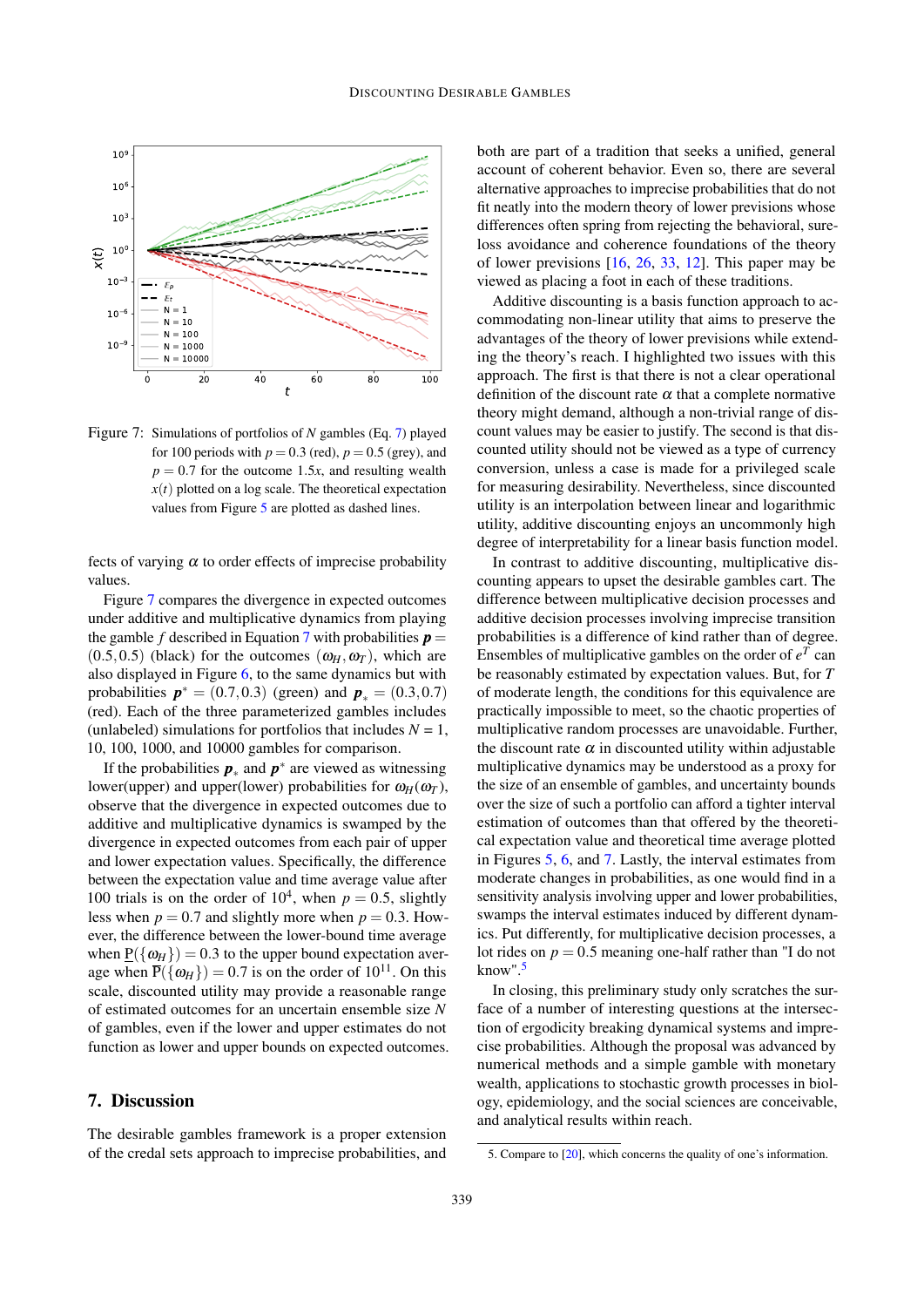## Acknowledgments

My thanks to Lucas Böttcher, Jan Nagler and four anonymous ISIPTA reviewers for their constructive comments.

#### References

- <span id="page-9-4"></span>[1] Daniel Bernoulli. Exposition of a new theory on the measurement of risk. *Econometrica*, 22(1):23– 36, 1954. Trans. Louise Sommer, from "Specimen Theoriae Novae de Mensura Sortis", *Commentarii Academiae Scientiarium Imperialis Petropolitanae*, Tomus V, 1738, pp. 175–192.
- <span id="page-9-13"></span>[2] George D. Birkhoff. Proof of the ergodic theorem. *Proceedings of the National Academy of Sciences*, 17 (12):656–660, 1931.
- <span id="page-9-3"></span>[3] John C. Cox and Stephan A. Ross. The valuation of options for alternative stochastic processes. *Journal of Financial Economics*, 3(1–2):145–166, 1976.
- <span id="page-9-9"></span>[4] Jasper De Bock and Gert de Cooman. Imprecise Bernoulli processes. In *International Conference on Information Processing and Management of Uncertainty in Knowledge-Based Systems (IPMU 2012)*, Advances in Computational Intelligence, pages 400– 409, Berlin, Heidelberg, 2012. Springer.
- <span id="page-9-1"></span>[5] Gert de Cooman and Enrique Miranda. Weak and strong laws of larger numbers for coherent lower previsions. *Journal of Statistical Planning and Inference*, 138(8):2409–2432, 2008.
- <span id="page-9-5"></span>[6] Gert de Cooman and Erik Quaeghebeur. Exchangeability and sets of desirable gambles. *International Journal of Approximate Reasoning*, 53(3):363–395, 2012.
- <span id="page-9-11"></span>[7] Gert de Cooman, Filip Hermans, and Erik Quaeghebeur. Imprecise Markov chains and their limit behavior. *Probability in the Engineering and Information sciences*, 23(4):597–635, 2009.
- <span id="page-9-0"></span>[8] Bruno de Finetti. *Theory of Probability: A Critical Introductory Treatment*, volume I and II. Wiley, West Sussex, 2017 edition, 1974.
- [9] Bruno de Finetti and Leonard J. Savage. Sul modo di scegliere le probabilità iniziali. *Biblioteca del Metron, Serie C*, 1:81–154, 1962.
- <span id="page-9-20"></span>[10] Jason N. Doctor, Peter Wakker, and Tong V. Want. Economists' views on the ergodicity problem. *Nature Physics*, 16(1168), 2020.
- <span id="page-9-17"></span>[11] Adrian Dragulescu and Victor Yakovenko. Statistical mechanics of money. *The European Physical Journal*, 17:723–729, 2000.
- <span id="page-9-23"></span>[12] Rolf Haenni, Jan-Willem Romeiin, Gregory Wheeler, and Jon Williamson. *Probabilistic Logics and Probabilistic Networks*. Synthese Library. Springer, Dordrecht, 2011.
- <span id="page-9-10"></span>[13] David Harmanec. Generalizing Markov decision processes to imprecise probabilities. *Journal of Statistical Planning and Inference*, 105(1):199–213, 2002.
- <span id="page-9-16"></span>[14] Ulrich Horst and Jan Wenzelburger. On non-ergodic asset prices. *Economic Theory*, 34(207–234), 2008.
- <span id="page-9-6"></span>[15] Daniel Kahneman and Amos Tversky. Prospect theory: An analysis of decision under risk. *Econometrica*, 47:263–291, 1979.
- <span id="page-9-21"></span>[16] Henry E. Kyburg, Jr. *The Logical Foundations of Statistical Inference*. D. Reidel, Dordrecht, 1974.
- <span id="page-9-7"></span>[17] Graham Loomes and Robert Sugden. Regret theory: An alternative theory of rational choice under uncertainty. *Economic Journal*, 92(368):805–824, 1982.
- <span id="page-9-12"></span>[18] Sergei Maslov and Yi-Cheng Zhang. Optimal investment strategy for risky assets. *International Journal of Theoretical and Applied Finance*, 1(3):377–387, 1998.
- <span id="page-9-2"></span>[19] Enrique Miranda and Gert de Cooman. Marginal extension in the theory of coherent lower previsions. *International Journal of Approximate Reasoning*, 46 (1):188–225, 2007.
- <span id="page-9-24"></span>[20] Serafín Moral. Discounting imprecise probabilities. In Eduardo Gil, Eva Gil, Juan Gil, and María Á ngeles Gil, editors, *The Mathematics of the Uncertain*, volume 142 of *Studies in Systems, Decision and Control*, pages 685–697. Springer, Cham, Switzerland, 2018.
- <span id="page-9-14"></span>[21] Ole Peters. The time resolution of the St Petersburg paradox. *Philosophical Transactions of the Royal Society. Series A*, 369(1956):4913–4931, 2011.
- <span id="page-9-15"></span>[22] Ole Peters. The ergodicity problem in economics. *Nature Physics*, 15:1216–1221, 2019.
- <span id="page-9-18"></span>[23] Ole Peters and Murray Gell-Mann. Evaluating gambles using dynamics. *Chaos*, 26(023103):1–9, 2016.
- <span id="page-9-8"></span>[24] John Quiggin. A theory of anticipated utility. *Journal of Economic Behavior and Organization*, 3:323–343, 1982.
- <span id="page-9-19"></span>[25] Sydney Redner. Random multiplicative processes: An elementary tutorial. *American Journal of Physics*, 58(3):267–273, 1990.
- <span id="page-9-22"></span>[26] Glenn Shafer. *A Mathematical Theory of Evidence*. Princeton University Press, Princeton, NJ, 1976.